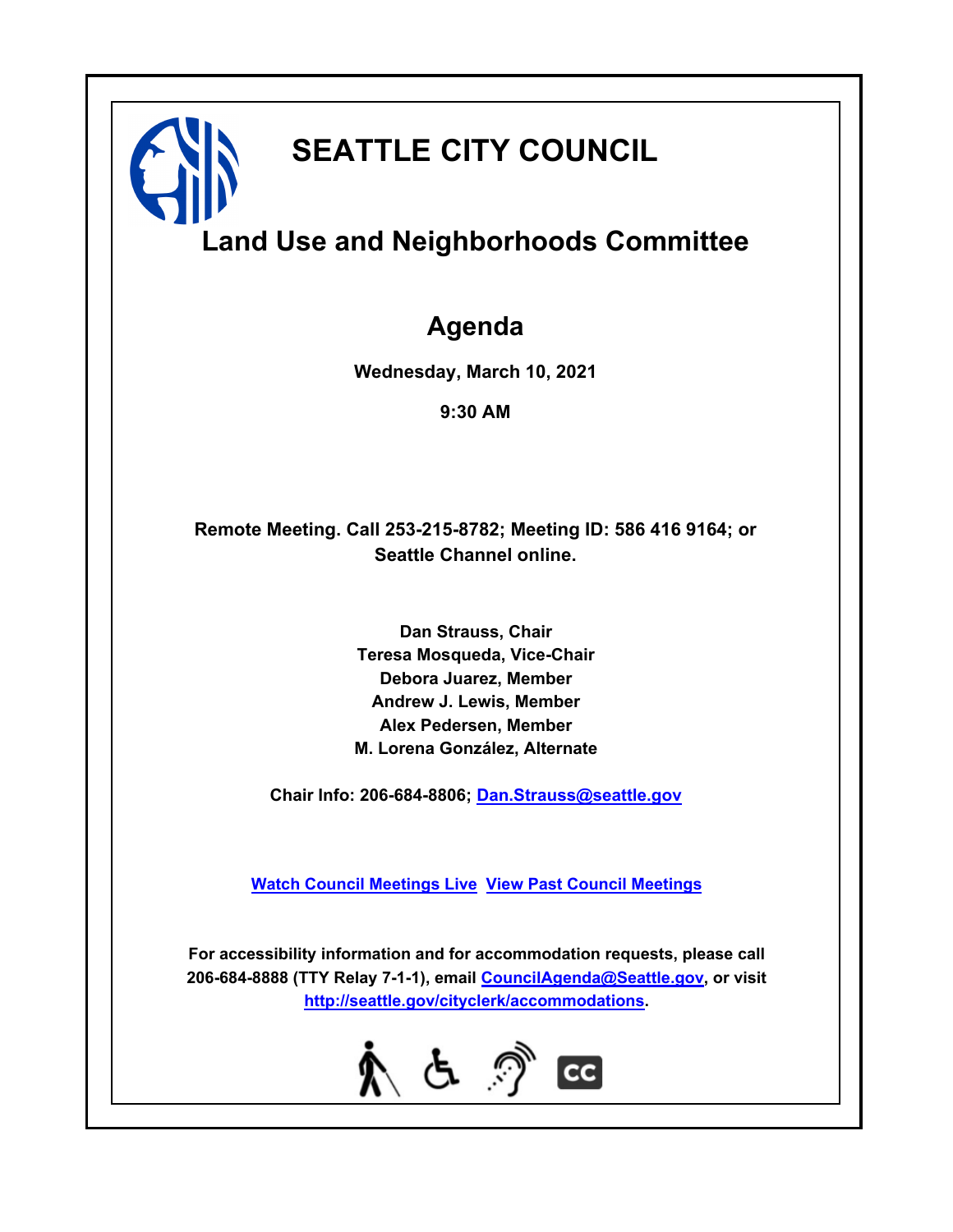## **SEATTLE CITY COUNCIL Land Use and Neighborhoods Committee Agenda March 10, 2021 - 9:30 AM**

## **Meeting Location:**

Remote Meeting. Call 253-215-8782; Meeting ID: 586 416 9164; or Seattle Channel online.

## **Committee Website:**

http://www.seattle.gov/council/committees/land-use-and-neighborhoods

This meeting also constitutes a meeting of the City Council, provided that the meeting shall be conducted as a committee meeting under the Council Rules and Procedures, and Council action shall be limited to committee business.

*In-person attendance is currently prohibited per Washington State Governor's Proclamation 20-28.15, until the COVID-19 State of Emergency is terminated or Proclamation 20-28 is rescinded by the Governor or State legislature. Meeting participation is limited to access by telephone conference line and online by the Seattle Channel.*

> Register online to speak during the Public Comment period at the 9:30 a.m. Land Use and Neighborhoods Committee meeting at http://www.seattle.gov/council/committees/public-comment.

Online registration to speak at the Land Use and Neighborhoods Committee meeting will begin two hours before the 9:30 a.m. meeting start time, and registration will end at the conclusion of the Public Comment period during the meeting. Speakers must be registered in order to be recognized by the Chair.

Submit written comments to Councilmember Strauss at Dan.Strauss@seattle.gov

Sign-up to provide Public Comment at the meeting at http://www.seattle.gov/council/committees/public-comment Watch live streaming video of the meeting at http://www.seattle.gov/council/watch-council-live Listen to the meeting by calling the Council Chamber Listen Line at 253-215-8782 Meeting ID: 586 416 9164 One Tap Mobile No. US: +12532158782,,5864169164#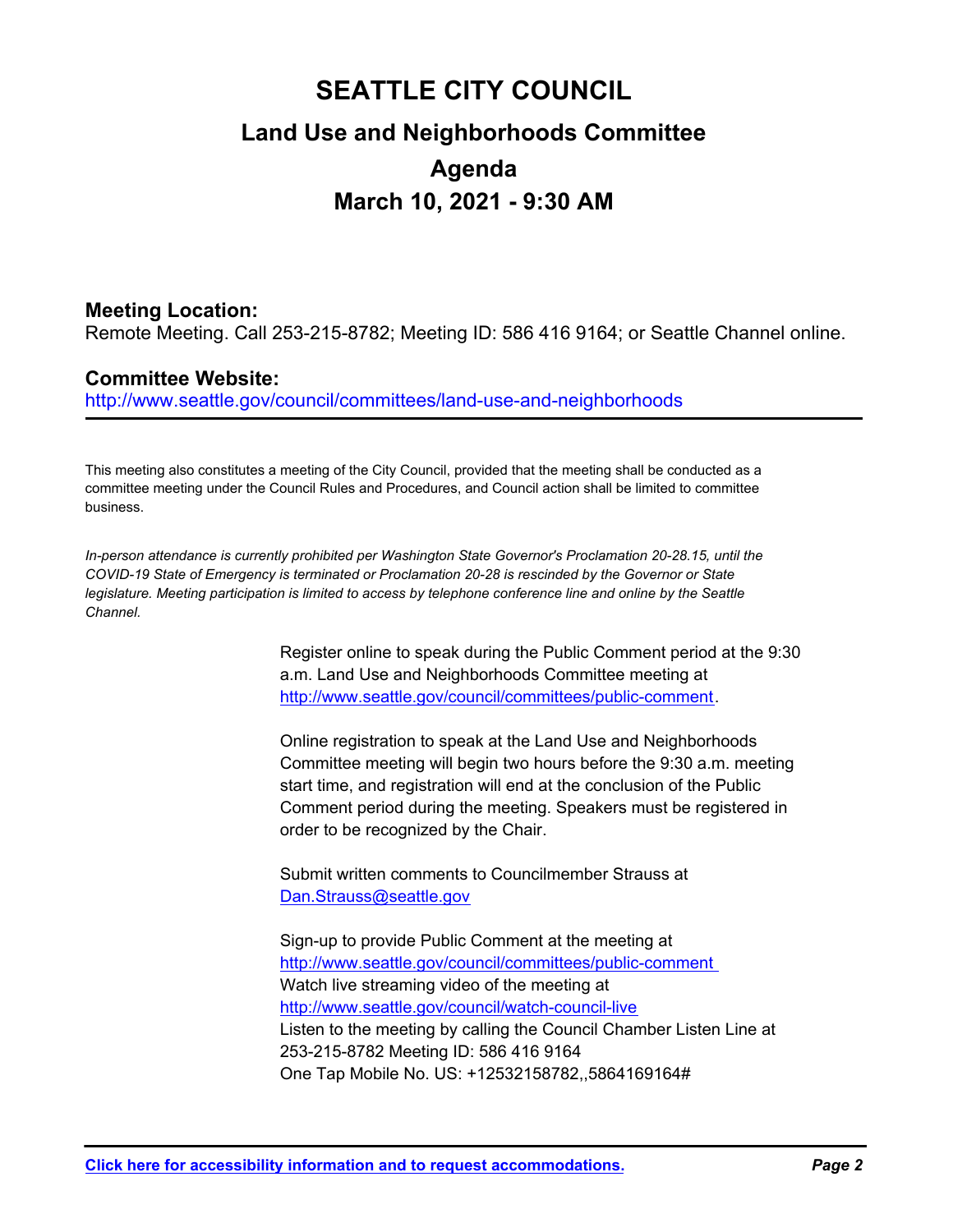*Please Note: Times listed are estimated*

#### **A. Call To Order**

**B. Approval of the Agenda**

#### **C. Public Comment**

(10 minutes)

#### **D. Items of Business**

**2.**

**AN ORDINANCE relating to land use regulation of home occupations; adopting interim regulations to allow home occupation businesses to operate with fewer limitations during the COVID-19 civil emergency, amending Seattle Municipal Code Section 23.42.050, and adopting a work plan. 1.** [CB 120001](http://seattle.legistar.com/gateway.aspx?m=l&id=/matter.aspx?key=11388)

## *Supporting*

*Documents:* [Summary and Fiscal Note](http://seattle.legistar.com/gateway.aspx?M=F&ID=be100a10-efb1-4abb-9b66-6ffcb4b25e47.docx) [Central Staff Memo](http://seattle.legistar.com/gateway.aspx?M=F&ID=4c9c77fd-9b81-4a1d-8b8b-217e125d9ef6.pdf)

**Discussion and Possible Vote** (30 minutes)

**Presenter:** Ketil Freeman, Council Central Staff

### **Office of Planning and Community Development (OPCD) Annual Report**

**Attachments: [Presentation](http://seattle.legistar.com/gateway.aspx?M=F&ID=f5154c71-dc96-4314-8832-b5e0273bbe25.pptx)** 

**Briefing and Discussion** (30 minutes)

**Presenter:** Sam Assefa, Director, Office of Planning and Community Development